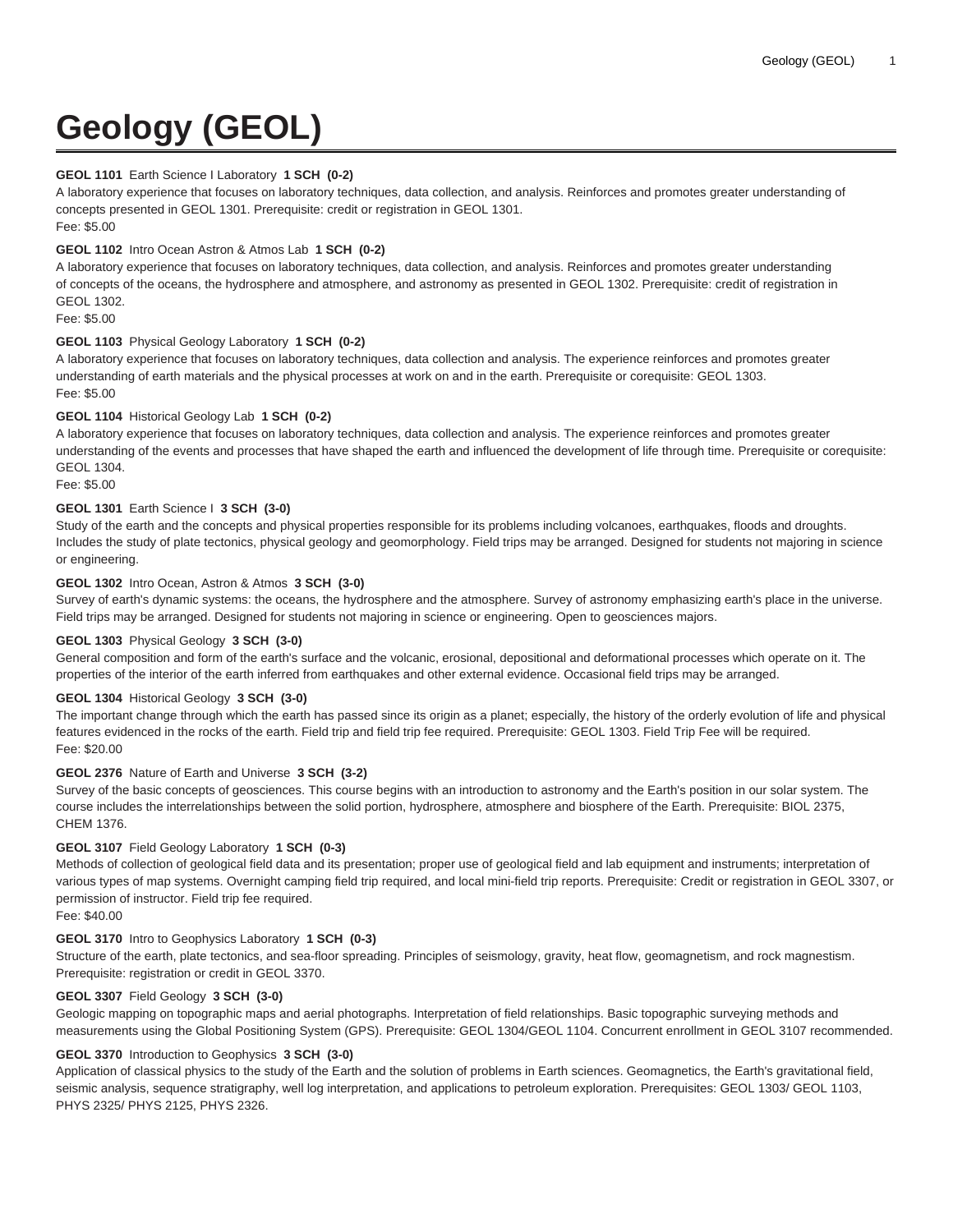## **GEOL 3409** Mineralogy **4 SCH (3-3)**

Morphological crystallography and symmetry concepts. Methods of identification of minerals by their physical and chemical properties. Origin of economic minerals and ore deposits. Geological significance of common rock-forming minerals. One weekend field trip required. Prerequisites: GEOL 1303/GEOL 1103 and 3 hours of chemistry. Field Trip Fee will be required.

Fee: \$5.00

Fee: \$40.00

## **GEOL 3411** Petrology **4 SCH (3-3)**

Classification and origin of igneous, sedimentary and metamorphic rocks. Laboratory emphasis on identification and interpretation of hand specimens. One weekend field trip required. Field trip fee required. Prerequisite: GEOL 3409. Field Trip Fee will be required. Fee: \$5.00

Fee: \$40.00

## **GEOL 3431** Stratigraphy and Sedimentology **4 SCH (3-3)**

Study of the composition, environment, sequence and correlation of stratified rocks. Prerequisites: GEOL 1303/GEOL 1103 and GEOL 1304/ GEOL 1104. Field Trip Fee will be required.

Fee: \$5.00 Fee: \$40.00

## **GEOL 3445** Oceanography **4 SCH (3-3)**

Methods and principles of oceanography. The physical and chemical properties of the seas, life in the sea and a comprehensive treatment of marine geology. Saturday field trips will be arranged. Prerequisites: GEOG 1301/GEOL 1101 or GEOL 1303/GEOL 1103 or GEOL 1301/GEOL 1101. May be used for geography credit.

Fee: \$5.00

#### **GEOL 3446** Comp Methods in Geosciences **4 SCH (3-3)**

Time series analysis, autocorrelation, cross-correlation, Fourier transform, Z transform, filtering, deconvolution, wave equation migration, forward and inverse problems, finite difference methods, and tomography. Prerequisites: GEOL 3307/ GEOL 3170; MATH 3320.

## **GEOL 3481** Structural Geology **4 SCH (3-3)**

The inherent and imposed structures in rocks and their modes of formation. Mechanical principles of rock deformation, petrofabrics, regional structural interpretation, theories of mountain building and geotectonics. Prerequisites: GEOL 1303/GEOL 1103 and GEOL 1304/GEOL 1104. Field Trip Fee will be required.

Fee: \$5.00 Fee: \$40.00

#### **GEOL 4107** Applied Geology Lab **1 SCH (0-3)**

Laboratory course to accompany GEOL 4307. Field and laboratory applications of geological concepts in solving geological engineering problems. Study of engineering principles and properties of earth materials. Exploration of engineering design and methods of site investigations. Prerequisite: registration or credit in GEOL 4307.

Fee: \$20.00

#### **GEOL 4175** Seismology Laboratory **1 SCH (0-3)**

Interpretation of the spatial component of three-dimensional seismic data. Identification of faults and horizons within real-world volumes. Data loading, preparation, and examination, along with correlation of interpretation to geologic well control. Emphasis on the application of seismic interpretation to hydrocabron exploration. Prerequisite: registration or credit in GEOL 4375.

#### **GEOL 4213** Industry Geotech Training (WI) **2 SCH (0-8)**

Industrial geologic field methods and techniques. Becoming familiar with local geologic employment situations through intern-type experiences. Typically scheduled in Winter Intersession with daily daylong activities; special travel charges may apply. Prerequisites: GEOL 3431 and approval of instructor; GEOL 3407, GEOL 3411, and GEOL 3481 recommended.

#### **GEOL 4307** Applied Geology **3 SCH (3-0)**

Applications of geological concepts in solving geological engineering problems. Study of engineering principles and properties of earth materials. Exploration of engineering design and methods of site investigations. Prerequisites: GEOL 1303, MATH 1316, CHEM 1311/CHEM 1111.

#### **GEOL 4311** Field Course I (WI) **3 SCH (0-12)**

Geologic field methods and techniques. Includes the use and maintenance of field equipment; measurement, description, and interpretation of stratigraphic sections; identification and interpretation of field relationships of sedimentary rocks; preparation of geological field reports. Typically scheduled in Spring Intersession with daylong activities daily; special travel charges may apply. Prerequisites: GEOL 3431 and approval of instructor; GEOL 3407, GEOL 3411, and GEOL 3481 recommended.

Fee: \$723.00

# **GEOL 4312** Field Course II (WI) **3 SCH (0-12)**

Geologic field methods and techniques. Includes the use and maintenance of field equipment; identification and interpretation of field relationships of igneous and metamorphic rocks; preparation of geological field reports. Typically scheduled in Summer Intersession with daylong activities daily; special travel charges may apply. Prerequisites: GEOL 3431 and approval of instructor; GEOL 3407, GEOL 3411, and GEOL 3481 recommended. Fee: \$480.00